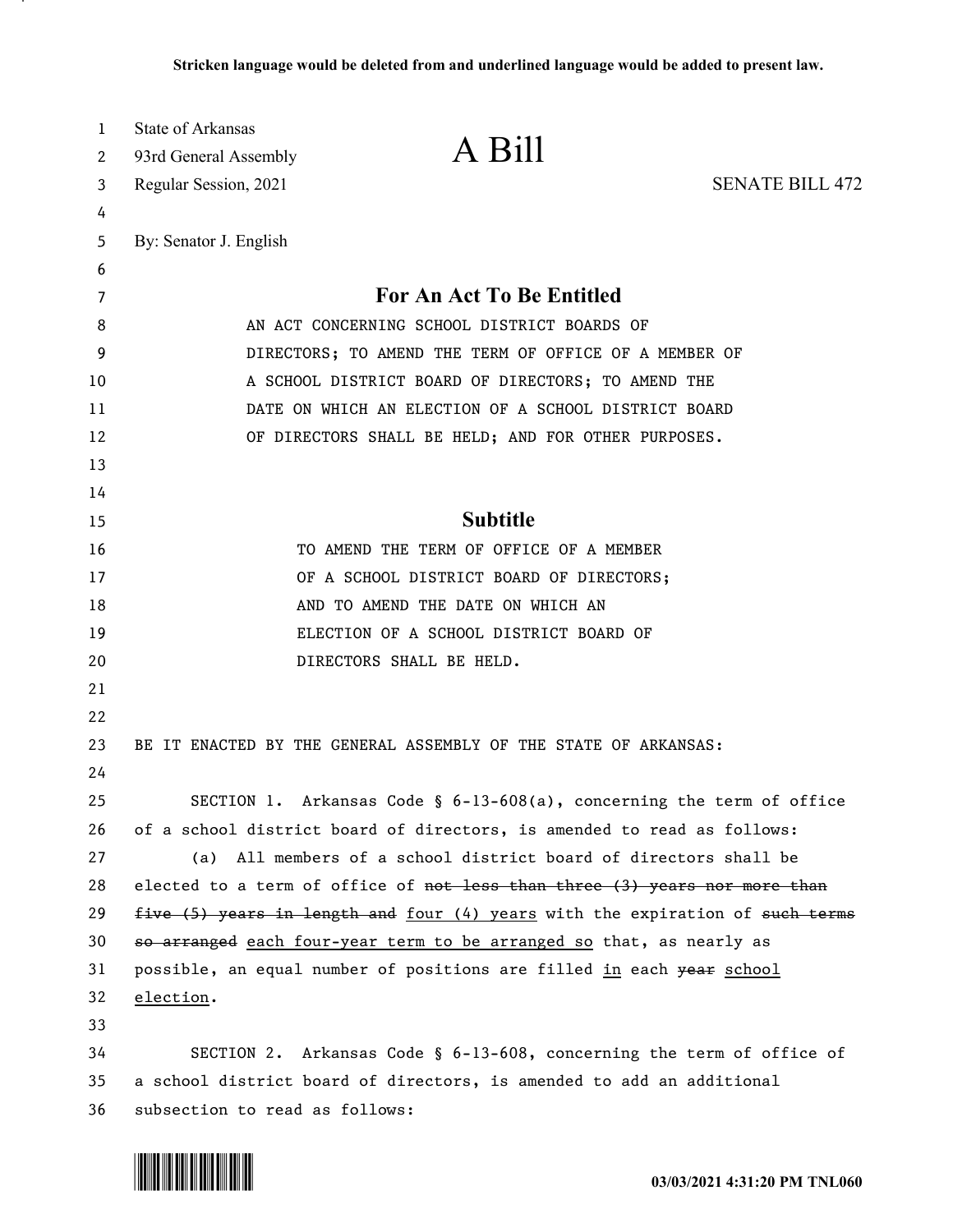| 1            | If an entire school district board of directors is elected during<br>(d)            |
|--------------|-------------------------------------------------------------------------------------|
| $\mathbf{2}$ | the same school election, the members of the school district board of               |
| 3            | directors who are elected during the same school election shall initially           |
| 4            | draw lots for two-year or four-year terms so that, as nearly as possible, an        |
| 5            | equal number of positions are filled in each subsequent school election.            |
| 6            |                                                                                     |
| 7            | SECTION 3. Arkansas Code § $6-14-102(a)(1)(A)$ , concerning the date of a           |
| 8            | special school election, is amended to read as follows:                             |
| 9            | The Except as provided under subsection (d) of this section,<br>(a)(1)(A)           |
| 10           | an annual school election shall be held in each school district of the state:       |
| 11           | In even-numbered years, on the date of the:<br>(i)                                  |
| 12           | Preferential primary election; or<br>(a)                                            |
| 13           | General election; and<br>(b)                                                        |
| 14           | In odd-numbered years, on the:<br>(ii)                                              |
| 15           | First Tuesday following the first Monday in<br>(a)                                  |
| 16           | November; or                                                                        |
| 17           | (b)<br>Third Tuesday in May.                                                        |
| 18           |                                                                                     |
| 19           | SECTION 4. Arkansas Code § $6-14-102(c)(1)$ , concerning the date of a              |
| 20           | special school election, is amended to read as follows:                             |
| 21           | $(c)(1)$ In $\frac{amy}{2}$ an election year in which the annual school election is |
| 22           | not held at the same time as a preferential primary or general election, if         |
| 23           | no more than one (1) candidate for any school district director position            |
| 24           | presents a petition or notice as required by § 6-14-111 and if there are no         |
| 25           | other ballot issues to be submitted to school district electors for                 |
| 26           | consideration, with the exception of the local tax rate if that rate is not         |
| 27           | being changed or restructured, the board of directors of any a school               |
| 28           | district, by resolution, may request the county board of election                   |
| 29           | commissioners to:                                                                   |
| 30           | Reduce the number of polling places;<br>(A)                                         |
| 31           | Open no polling places on election day so that the<br>(B)                           |
| 32           | election can be conducted by absentee ballot and early voting only; or              |
| 33           | Open no polling places on election day and hold an<br>(C)                           |
| 34           | election by candidate under the procedure in $\S$ 7-11-107(b).                      |
| 35           |                                                                                     |
| 36           | SECTION 5. Arkansas Code § 6-14-102, concerning the date of a special               |

03/03/2021 4:31:20 PM TNL060